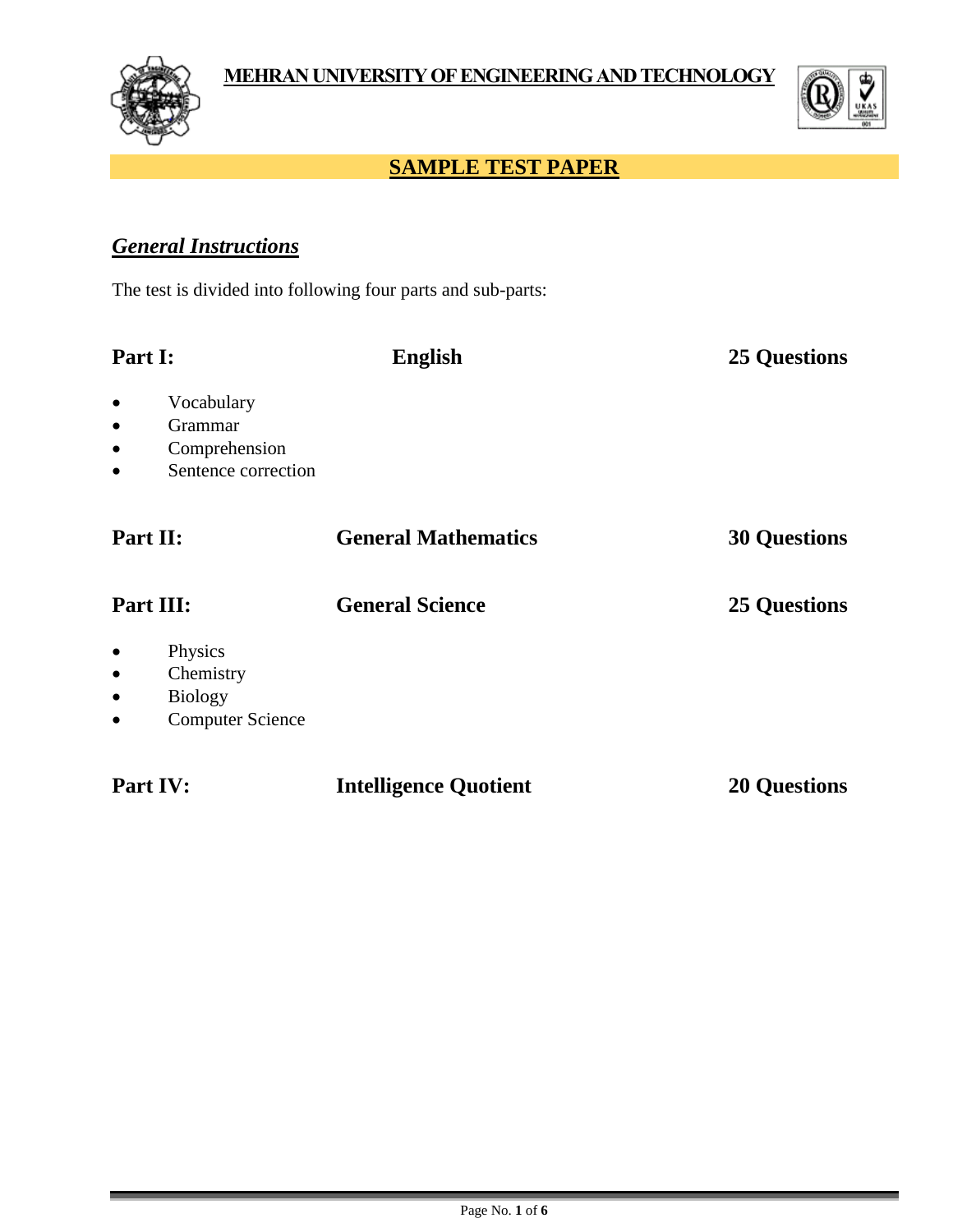| Part I         |                                                                                    |  |
|----------------|------------------------------------------------------------------------------------|--|
|                | <b>ENGLISH</b>                                                                     |  |
|                | <b>Vocabulary</b>                                                                  |  |
| 1.             | A week before the MUET exam, Ahmad started to ___________ vocabulary, which he had |  |
|                | not studied yet.                                                                   |  |
| a)             | Underscore                                                                         |  |
| b)             | Betroth                                                                            |  |
| $\mathbf{c})$  | Inundate                                                                           |  |
| $\mathbf{d}$   | Martinet                                                                           |  |
|                |                                                                                    |  |
| 2.             | <b>Extreme degree or size</b>                                                      |  |
| a)             | Magnanimous                                                                        |  |
| b)             | Rambunctious                                                                       |  |
| $\mathbf{c})$  | Ebullient                                                                          |  |
| $\mathbf{d}$   | Linger                                                                             |  |
|                |                                                                                    |  |
| <b>Grammar</b> |                                                                                    |  |
| 3.             | I ______ tennis every Sunday morning                                               |  |
| a)             | playing                                                                            |  |
| b)             | play                                                                               |  |
| $\mathbf{c})$  | am playing                                                                         |  |
| $\mathbf{d}$   | am play                                                                            |  |
|                |                                                                                    |  |
| 4.             | Don't make so much noise. Ahmad _________ to study for his MUET test!              |  |
| a)             | try                                                                                |  |
| b)             | tries                                                                              |  |

- c) tried
- d) is trying

#### **Comprehension**

A man is known by the book he reads as well as by the company he keeps; for there is a companionship of books as well as of men and one should always live in the best company, whether it be of books or of men.

A good book may be among the best of friends. It is the same today that it always was, and it will never change. It is the most patient and cheerful of companions. It does not turn its back upon in times of adversity or distress. It always receives us with the same kindness; amusing and interesting us in youth, comforting and consoling us in age.

- **5. Which of the following would be the most appropriate title for the given passage?**
- a) Books show the reader's character
- b) Books as man's abiding friends
- c) Books are useful in the youth
- d) The importance of books in old age

#### **6.** The statement, " a good book may be among best of friends," in the passage means that

- a) there cannot be a better friend than a good book
- b) books may be good friends, but not better than good men
- c) a good book can be included among the best of friends of mankind
- d) our best friends read the same good books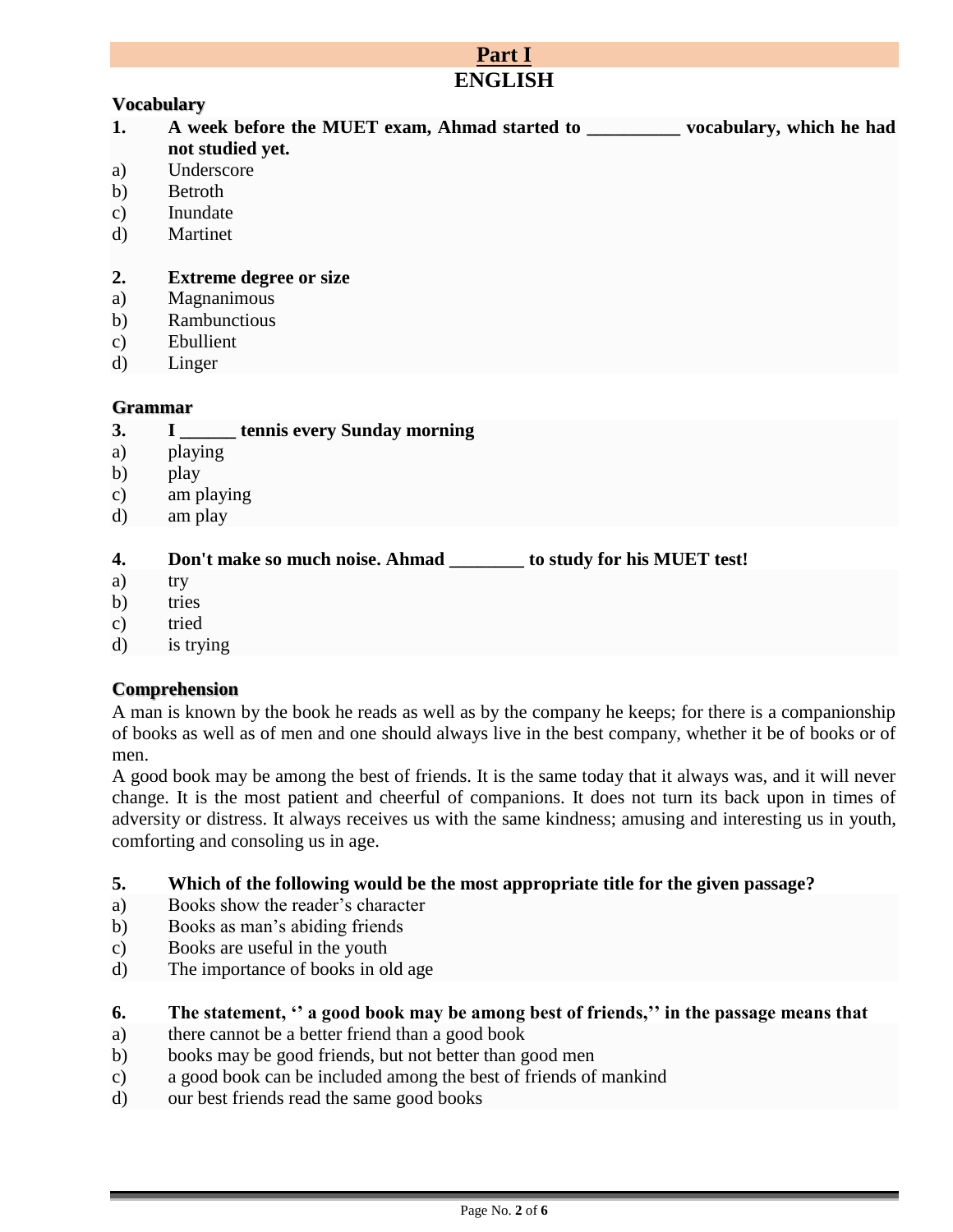#### **Sentence Correction**

- **7. Jeans** *was* **not permitted in out college.**
- a) were
- b) had
- c) will
- d) have

#### **8. The furniture in this room** *are* **made of teak**

- a) have
- b) had
- c) is
- d) none of above

#### **Part II GENERAL MATHEMATICS**

- **1. What will be 60% of a number whose 80% is 320?**
	- a) 240
	- b) 450
	- c) 500
	- d) 600

#### **2. If the ratio of two numbers is 8:3 and their difference is 25, then what are the two numbers?**

- a) 15 and 40
- b) 17 and 42
- c) 20 and 45
- d) 22 and 47

# **3.** If  $A = \{1,2,3,...,100\}$  and  $B = \{y | y \in N, y < 100\}$ , then:

- a)  $A \subset B$
- b)  $B \subset A$
- c)  $A = B$
- d)  $A = B'$

**4.** If  $f(x) = \sqrt{x^2 + 7}$  is a real-valued function, then  $f(3) =$  \_\_\_\_\_?

- a) 4
- b)  $-4$
- c)  $\pm 4$
- d) None of these
- **5. Ali has two times the number of pencils as Aslam has. If 10 more pencils are added to the total pencils they already had, then it makes total 100 pencils. How many pencils did Ali have?**
	- a) 30
	- b) 60
	- c) 90
	- d) 45

**6.** For what value of *x* the matrix  $A = \begin{bmatrix} 1 & 7 \\ 7 & -3 \end{bmatrix}$ *A x*  $=\begin{bmatrix} 1 & 7 \\ 7 & -x \end{bmatrix}$ **is singular?**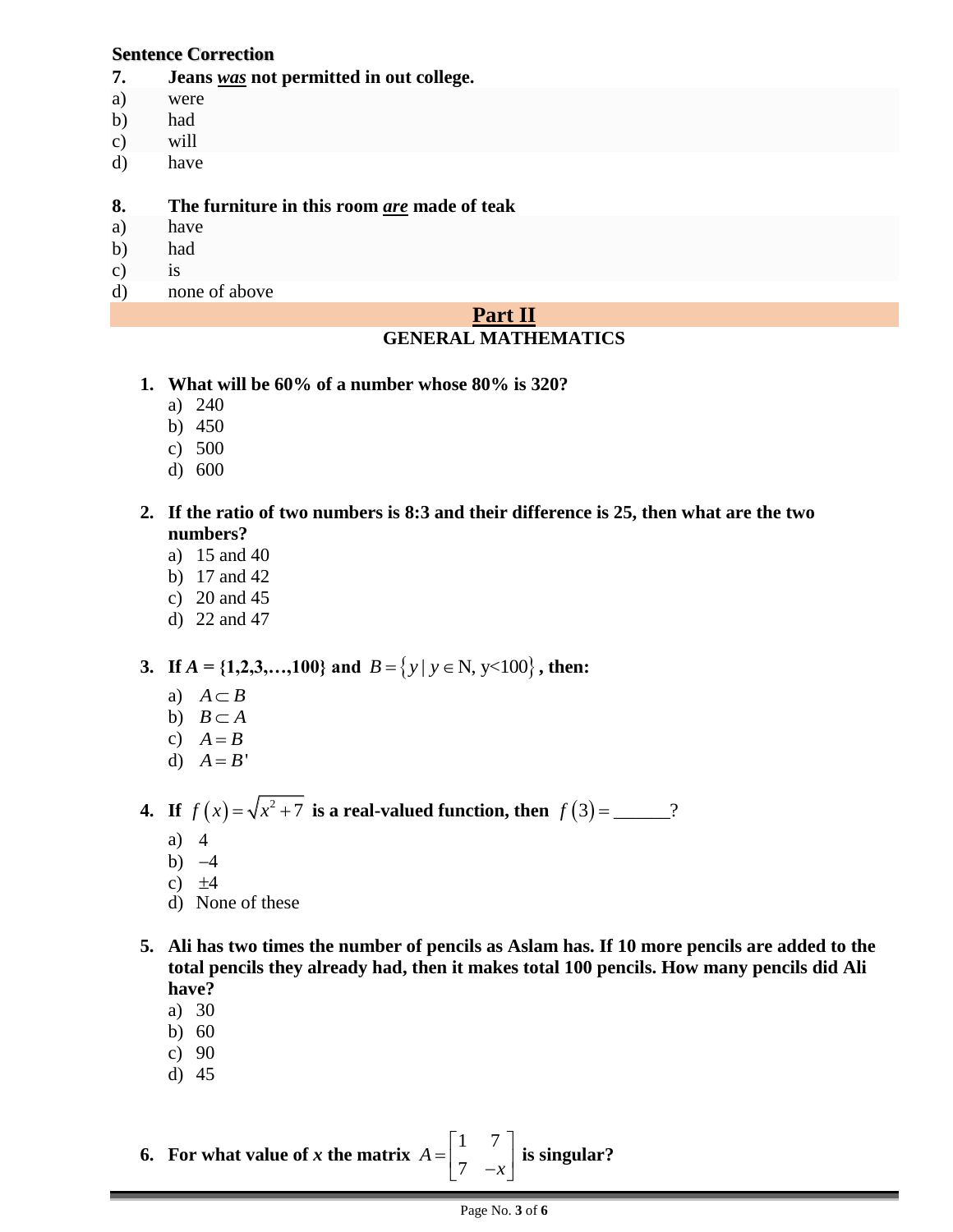- a)  $x=1$
- b)  $x = 7$
- c)  $x = -1$
- d)  $x = -7$

## **7. What is the standard deviation of 14, 14, 14, 14, 14?**

- a) 70
- b) 35
- c) 0
- d) 14
- **8.**  $\cos^2 45^\circ \sin^2 45^\circ =$  \_\_\_\_\_?
	- a)  $\frac{2}{7}$
	- 2
	- b) 0
	- c) 1 d) None of these

# **9. What is the average value of all five angles in the following?**



- a)  $60^0$
- b)  $3^0$
- c)  $45^0$
- d) None of these

### **10. If the angles of a five-sided polygon are in the ratio 2:3:3:5:5, what is the measure of the smallest angle?**

- a) 20
- b) 40
- c) 60
- d) 80

## **Part III**

## **GENERAL SCIENCE**

## **Physics**

## **1. The lens used in a simple microscope is**

- a) Concave
- b) Convex
- c) Cylindrical
- d) Cone

## **2. The liquid metal is**

- a) Bismuth
- b) Magnesium
- c) Mercury
- d) Sodium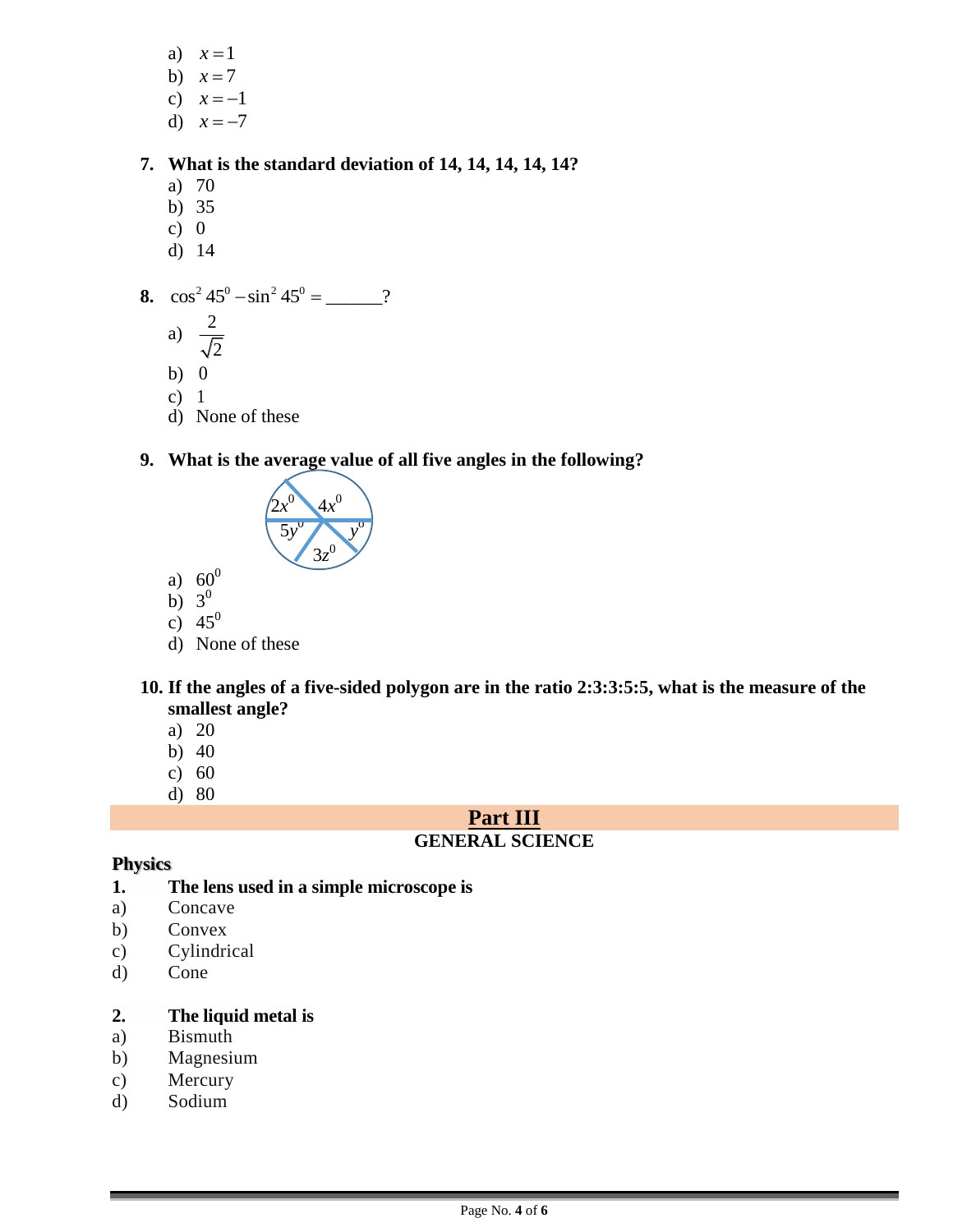#### **Chemistry**

- **3. Natural Radio-activity was first discovered by:**
- a) Ratherford
- b) Madam Curie
- c) Einstein
- d) Becquerel

### **4. Covalent bonds are formed by the:**

- a) transference of electrons
- b) sharing of electrons
- c) doubling of electrons
- d) decrease of electrons

## **Biology**

### **5. Which blood cells are called 'Soldiers' of the body**

- a) WBC
- b) Platelets
- c) RBC
- d) All of the above

### **6. Deficiency of Vitamin-A results in**

- a) night blindness
- b) rickets
- c) scurvy
- d) hair fall

## **Computer Science**

- **7. The "CPU" is also called \_\_\_\_\_\_\_\_\_\_\_\_\_\_\_ .**
- a) the backbone of computer
- b) the brain of computer
- c) the right-arm of computer
- d) the left-arm of computer

## **8. One gega byte consist of \_\_\_\_\_\_\_\_\_ .**

- a) 1024 mega bytes
- b) 1130 mega bytes
- c) 1521 kilo bytes
- d) 1024 kilo bytes

# **Part IV**

## **INTELLIGENCE QUOTIENT (IQ)**

- **1. Which one of the four is least like the other three?**
- a) Copper
- b) Brass
- c) Tin
- d) Lead

#### **2. Salam is 11 years old. Wahid is twice as old as Salam. When Wahid is 50 years old, how old will Salam be?**

- a) 49
- b) 43
- c)  $41$
- d) 38